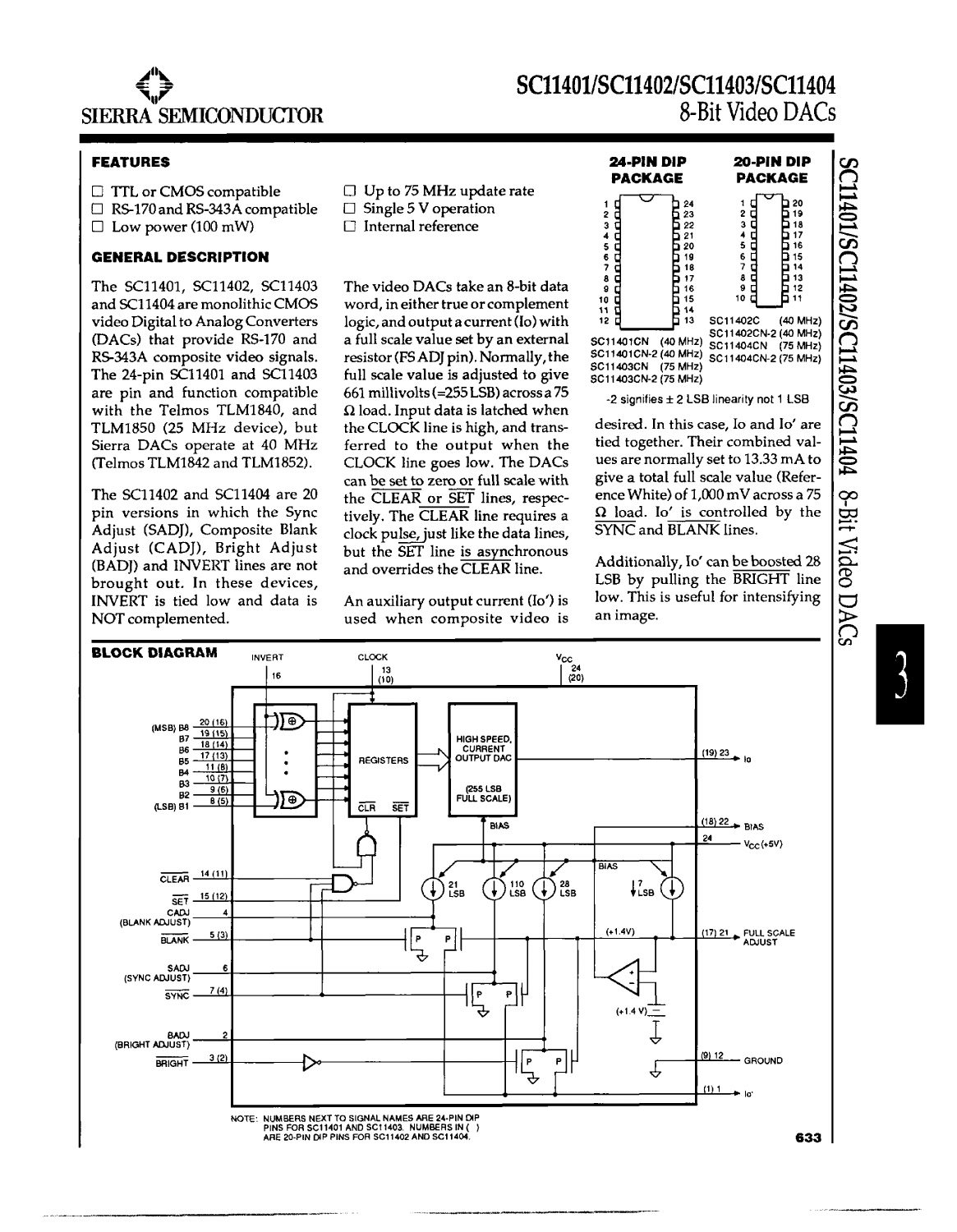| <b>PIN</b>            | <b>NAME</b>                  | <b>DESCRIPTION</b>                                                                                                                                                                                                                                                                                                                                                                                                                                                                                                                                                                                                                                                                                                                                                                             |
|-----------------------|------------------------------|------------------------------------------------------------------------------------------------------------------------------------------------------------------------------------------------------------------------------------------------------------------------------------------------------------------------------------------------------------------------------------------------------------------------------------------------------------------------------------------------------------------------------------------------------------------------------------------------------------------------------------------------------------------------------------------------------------------------------------------------------------------------------------------------|
| 1,23                  | Io', Io                      | Current source outputs. Io is the output of the 8 bit DAC, Io' is the composite output consisting of<br>Sync, Blank, and Bright components.                                                                                                                                                                                                                                                                                                                                                                                                                                                                                                                                                                                                                                                    |
| 2, 4, 6               | BADJ,<br>CADJ<br><b>SADI</b> | Adjust the values of Bright, Blank, and Sync current sources. See Figure 2 for a typical con-<br>nection. The current that is fed into these pins will sum with their nominal values.                                                                                                                                                                                                                                                                                                                                                                                                                                                                                                                                                                                                          |
| 3, 5, 7               | <b>BRIGHT</b>                | Control the Bright, Blank, and Sync current sources. Note that BLANK, BRIGHT turns<br>on the Bright current source by going LOW. BLANK SYNC and SYNC are the opposite.                                                                                                                                                                                                                                                                                                                                                                                                                                                                                                                                                                                                                         |
| $8 - 11$<br>$17 - 20$ | <b>B1-B8</b>                 | The data lines. B1 is the LSB line.                                                                                                                                                                                                                                                                                                                                                                                                                                                                                                                                                                                                                                                                                                                                                            |
| 12                    | <b>GND</b>                   | GND is digital and analog ground.                                                                                                                                                                                                                                                                                                                                                                                                                                                                                                                                                                                                                                                                                                                                                              |
| 24                    | $V_{\rm cc}$                 | $V_{cr}$ is +5 V and should be bypassed directly to GND with at least a 0.1 µF capacitor.                                                                                                                                                                                                                                                                                                                                                                                                                                                                                                                                                                                                                                                                                                      |
| 13                    | <b>CLOCK</b>                 | Strobes in the data on lines B1-B8. Also used to strobe in CLEAR. Data is loaded into the registers<br>while the CLOCK line is high, and transferred to the 8 bit DAC when the CLOCK line goes low.                                                                                                                                                                                                                                                                                                                                                                                                                                                                                                                                                                                            |
| 14                    | <b>CLEAR</b>                 | Sets the 8 bit DAC to zero (Reference Black) if this line is held low while CLOCK is high. CLEAR<br>is overridden by SET.                                                                                                                                                                                                                                                                                                                                                                                                                                                                                                                                                                                                                                                                      |
| 15                    | $\overline{\text{SET}}$      | Asynchronously sets the registers to full scale (all 1's) if pulled low. This sets the DAC to full scale<br>(Reference White) independent of the CLOCK CLEAR, SYNC or BLANK lines.                                                                                                                                                                                                                                                                                                                                                                                                                                                                                                                                                                                                             |
| 16                    | <b>INVERT</b>                | Complements the data if pulled high. If left low, the data is unchanged on its way to the registers.                                                                                                                                                                                                                                                                                                                                                                                                                                                                                                                                                                                                                                                                                           |
| 21                    | FS ADJ                       | Adjusts the full scale output of the DAC. Since Io' tracks Io, its value is also set by this pin. An<br>internal op amp holds this pin at about +1.4 V. A resistor, Rfs, between this pin and GND sets up<br>the full scale current. The current through the resistor (1.4 V/Rfs) represents 7 LSB. Thus full<br>scale (255 LSB) is (1.4 V/Rfs) • (255/7) = 51/Rfs, where Rfs is expressed in Ω. Normally, for a full<br>scale DAC output of 92.5 IRE (92.5/140 = 0.661 V) and a 75 $\Omega$ load, one would use a value of 0.661<br>V/75 $\Omega$ = 51/Rfs. This gives a value of about 5780 W for Rfs. Half this value would produce twice<br>the current — as would be the case if the load was a doubly terminated 75 $\Omega$ cable (75 $\Omega$ resistors<br>on both ends of the cable). |
| 22                    | <b>BIAS</b>                  | Internal line for setting up the current sources. It should be bypassed to $V_{cc}$ (+5 V) with a 0.1 $\mu$ F<br>capacitor.                                                                                                                                                                                                                                                                                                                                                                                                                                                                                                                                                                                                                                                                    |

SC11401/SC11402/SC11403/SC11404

### **FUNCTIONAL DESCRIPTION**

The SC11401 family of video DACs Data, Bl through BB, comes into The three current sources that

Figure 1 is a functional block dia-<br>gram of the SC11401 and SC11403. Voltage across this resistor is held the DAC when the CLOCK line The SC11402 and SC11404 are at about 1.4 V by an op amp that falls. similar but the SADJ (Sync Adjust), holds the resistor voltage at the CAD] (Composite Blank Adjust), same potential as an internal 1.4 V BADJ (Bright Adjust) and INVERT reference. The op amp's output, lines are not brought out-<br> $BIAS$ , should be bypassed to VCC<br>INVERT is tied low-data is NOT with a 0.1  $\mu$ F capacitor. INVERT is tied low-data is NOT complemented.

differ only in pinout and perform-<br>the chip where it is complemented compromise Io' work independance. All have a high speed, cur- if the INVERT line is high. The ently of the 8 bit DAC. However, rent output (Io), 8 bit DAC for the data then is latched, and the both  $\overline{\text{SYNC}}$  and  $\overline{\text{BLANK}}$ , if pulled data then is latched, and the video part of the signal and three latches drive an 8 bit DAC. The full low, will clear the registers that separate current sources (Sync, scale output of the DAC is deter- drive the DAC. The CLOCK line Blank, and Bright) compromising mined by a resistor connected must be high to accomplish this. the composite signal (10'). from the FS ADJ pin to ground The DAC's output then goes low (GND). The current through this when the CLOCK line goes low-Voltage across this resistor is held

.\_--------\_.\_-\_.\_.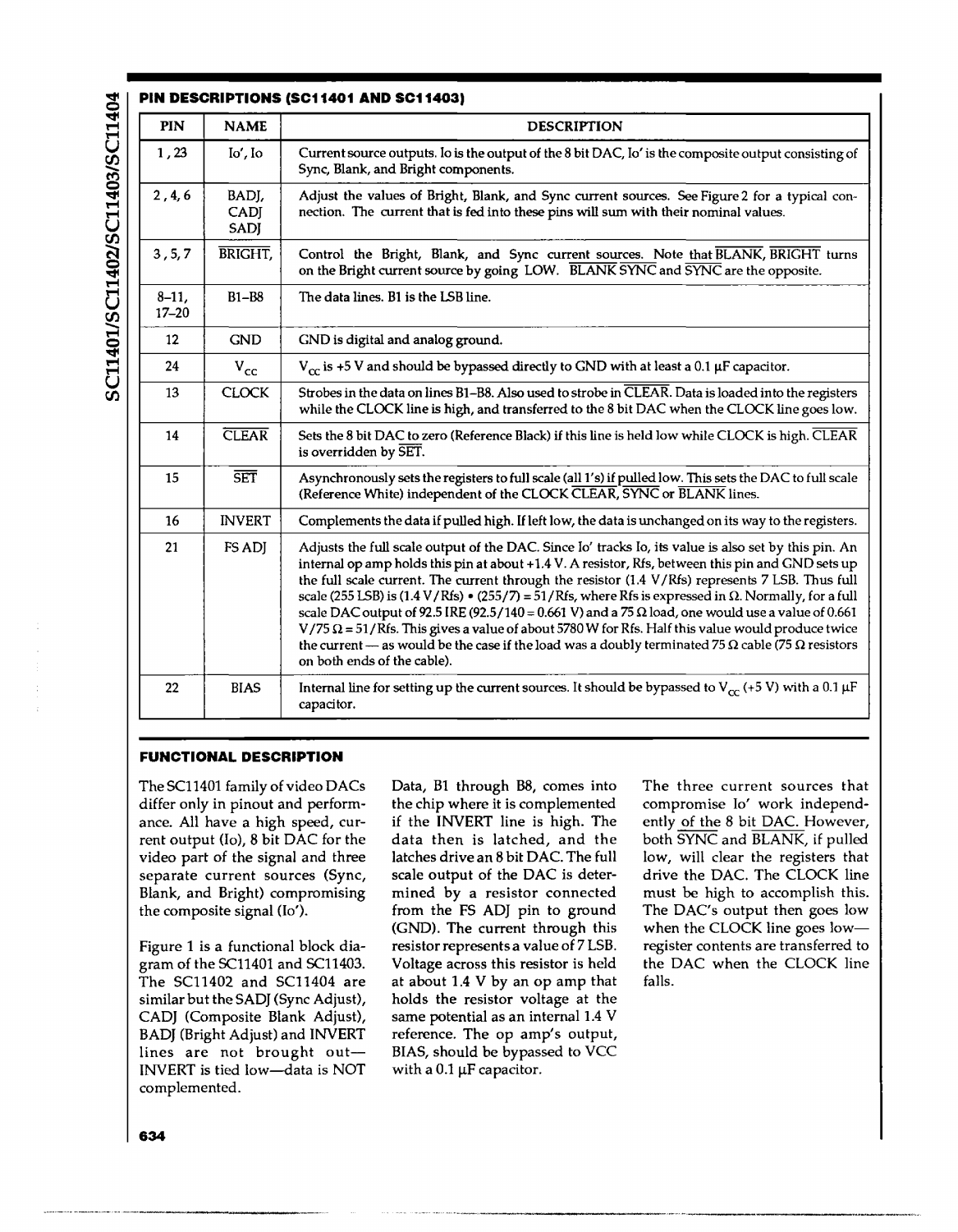| ABSOLUTE MAXIMUM RATINGS (Note 1) Operating beyond these limits may damage the device |                              |  |  |
|---------------------------------------------------------------------------------------|------------------------------|--|--|
| Supply Voltage, V <sub>cc</sub>                                                       | $+6V$                        |  |  |
| Supply Current $(I_{\infty})$                                                         | 6mA                          |  |  |
| 8 Bit DAC Output Current (Io)                                                         | 30 <sub>m</sub> A            |  |  |
| Drive Current Into Any Pin                                                            | $±20$ mA                     |  |  |
| Io Output Voltage (Vo)                                                                | $-10V$ to $+2.5V$            |  |  |
| Io' Output Voltage (Vo')                                                              | $-0.3$ V to $+2.5$ V         |  |  |
| Logic Input Voltage                                                                   | GND-0.3 V to $V_{cr}$ +0.3 V |  |  |

### **OPERATING CONDITIONS**

Ambient Temp. = 25°C,  $V_{cc}$  = +5.0 V ±5%, GND = 0.0 V. Io nominally adjusted to give a full scale value of 0.661 V across a 75  $\Omega$  load.

| Operating Current (Typical)                                                      |                                   |            | $15 \text{ mA}$                                  |
|----------------------------------------------------------------------------------|-----------------------------------|------------|--------------------------------------------------|
| Maximum Output Current (Io + Io') at $Vo = +1.2 V$                               |                                   |            | $33 \text{ mA}$                                  |
| Maximum Undistorted Output Voltage, Vo                                           |                                   |            | 1.5 V                                            |
| Resolution                                                                       |                                   |            | 8 Bits                                           |
| Integral Linearity Error (Max.): SC11401, 1, 3, 4                                |                                   |            | 1 LSB                                            |
| Differential Nonlinearity Error (Max.): SC11401, 2, 3, 4                         |                                   |            | 1 LSB                                            |
| Full Scale Adjust Reference Voltage: SC11401, 2, 3, 4                            | 1.26 V Min.                       | 1.4 V Typ. | 1.54 V Max.                                      |
| Offset Current with Current Sources Off - $Io + Io' = 10 \mu A$ Max.             |                                   |            |                                                  |
| Io' Match to Io (Io Nominally 255 LSB at Full Scale):<br>Sync<br>Blank<br>Bright |                                   |            | 110 LSB +6 LSB<br>21 LSB ±2 LSB<br>28 LSB ±3 LSB |
| Logic Levels:<br>Logic 0 Input Voltage<br>Logic 1 Input Voltage<br>Input Current |                                   |            | $0.8$ V Max.<br>2.4 V Max.<br>50 µA Max.         |
| Dynamic Characteristics (Clock Amplitude 0.8 V to 3.0 V)                         |                                   |            |                                                  |
|                                                                                  | SC11401, 2                        |            | SC11403, 4                                       |
| Update Rate (Min.)<br>Data Set-Up Time, Tsu<br>Data Hold Time, Th                | 40 MHz<br>10 ns Min.<br>10 ns Min |            | 75 MHz<br>6 ns Min.<br>6 ns Min                  |

| Update Rate (Min.)           |         | 40 MHz       | 75 MHz           |
|------------------------------|---------|--------------|------------------|
| Data Set-Up Time, Tsu        |         | $10$ ns Min. | 6 ns Min.        |
| Data Hold Time, Th           |         | $10$ ns Min. | 6 ns Min.        |
| Clock to Vo Delay (Typ.), Td | $15$ ns |              | 15 <sub>ns</sub> |
| Output Glitch Voltage        |         | 60 mV Max.   | 60 mV Max.       |
| Output Glitch Energy (Typ.)  |         | $100$ pV-s   | $100$ pV-s       |

Notes: 1. DATA is an 8 bit binary value shown here in base 10. "X" means that the code has no effect on the output.

2. LSB = Least Significant Bit of DAC = Full Scale/255, where Full Scale is the DAC output (10) with a code of Is.

3. IRE = unit of measurement per RS-170 specification. Full scale is defined to be 140 IRE (=1 V) of which 40 IRE are assigned to Sync, 7.5 IRE to Blank, and 92.5 IRE to the video information (the output of the 8 bit DAC). An additional 10 IRE is supplied by the Bright control line (BRIGHT').

4. The output represents the sum of the two currents Io and Io' into a 75  $\Omega$  load. Io is the current from the 8 bit DAC, and 10' is the current from Sync, Blank, and Bright controls.

5. If either  $\overline{\rm BLANK}$  or  $\overline{\rm SYNC}$  are low, the DAC is set to zero (Io = 0). CLEAR = 0 will also set the DAC to zero. SET = 1 sets the DAC to 255 (full scale). SET overrides CLEAR, both override DATA.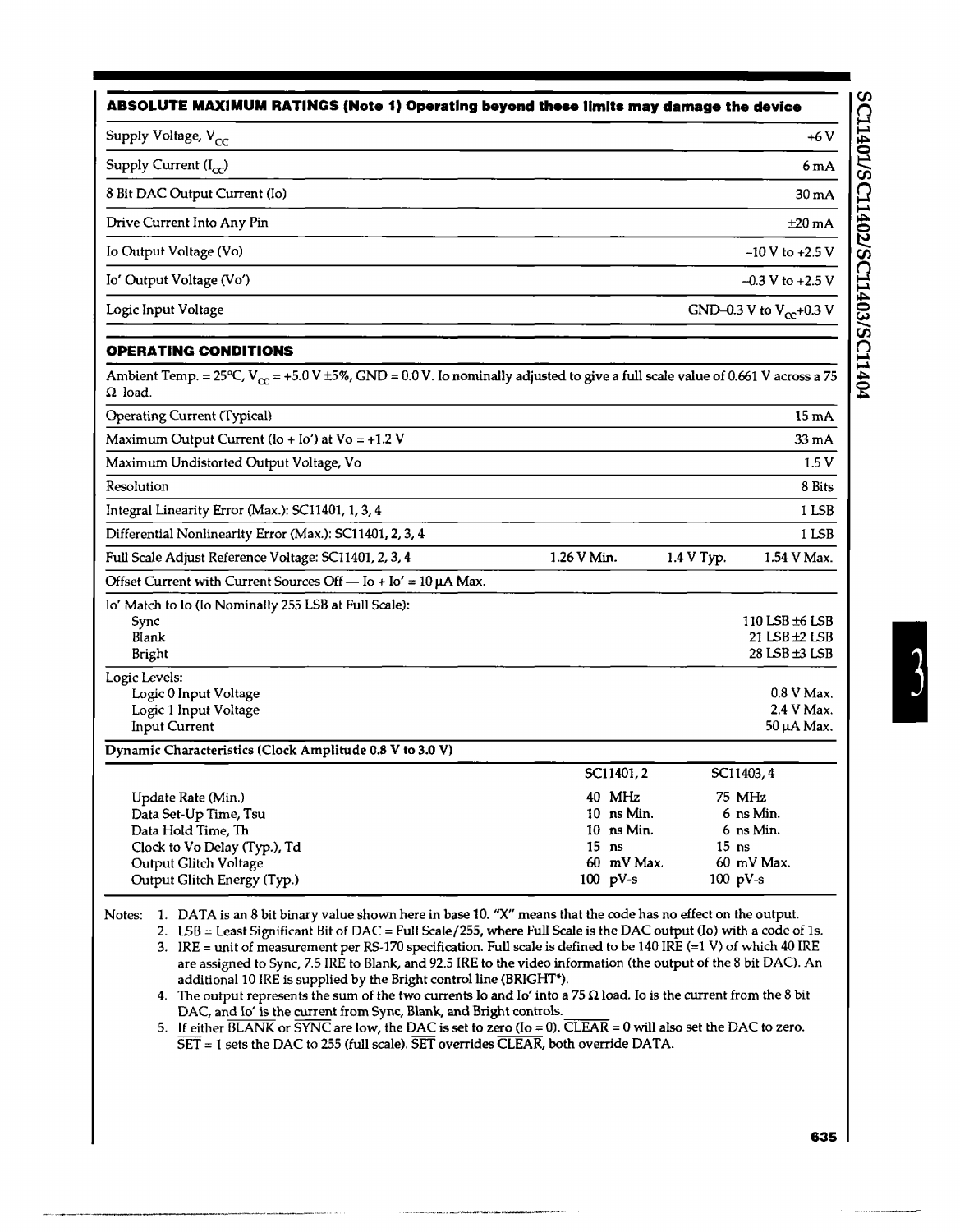| <b>DATA</b> |              |             |               | Output, Expressed in: |            |            |      |              |
|-------------|--------------|-------------|---------------|-----------------------|------------|------------|------|--------------|
| (code)      | <b>BLANK</b> | <b>SYNC</b> | <b>BRIGHT</b> | <b>LSB</b>            |            | <b>IRE</b> |      | <b>VOLTS</b> |
| v           |              |             |               | o                     |            | 0.0        |      | 0.000        |
|             |              |             |               | 21                    |            | 7.5        |      | 0.054        |
|             |              |             |               | 28                    |            | 10.0       |      | 0.073        |
|             |              |             |               | 110                   |            | 40.0       |      | 0.285        |
|             |              |             |               | 131                   |            | 47.5       |      | 0.339        |
|             |              |             |               | 132                   |            | 47.9       |      | 0.342        |
|             |              |             |               | 133                   | 255        | 48.2       | 92.5 | 0.345        |
|             |              |             |               |                       | <b>LSB</b> | ۰          | IRE  |              |
|             |              |             |               |                       |            |            |      |              |
| 255         |              |             |               | 386                   |            | 140.0      |      | 1.000        |
| 255         |              |             |               | 414                   |            | 150.0      |      | 1.073        |

### Table 1. Output Signal vs. Data and Control Unes

Figure 2 shows a typical video application. Notice that 10 and 10' are tied together. If the composite signal is not dersired, 10' can be connected to ground. The Sync, Blank, and Bright current sources are adjusted by three individual potentiometers connected between +5 V and ground. Normally, these components aren't used since the composite video signals are pre-set to their nominal values. Full scale

SC11401/SC11402/SC11403/SC11404

adjustment is achieved using a fixed resistor in series with a potentiometer to give a combined sum of about 5780  $\Omega$ .

Figure 3 shows a typical composite video signal.

Figure 4 is a timing diagram. Data is clocked into the registers while the CLOCK line is high and transferred to the DAC when the CLOCK line goes low.

Figure 5 shows a non-video application of the SCl1401. In this situation, 10' is not used and is left floating. BRIGHT is tied low and SYNC and BLANK are tied high. This shuts off the current sources of 10' and thus reduces power dissipation.



Figure 2. Typical Video Application The BADJ, CADJ, and SADJ Adjustments are Optional.

**636**